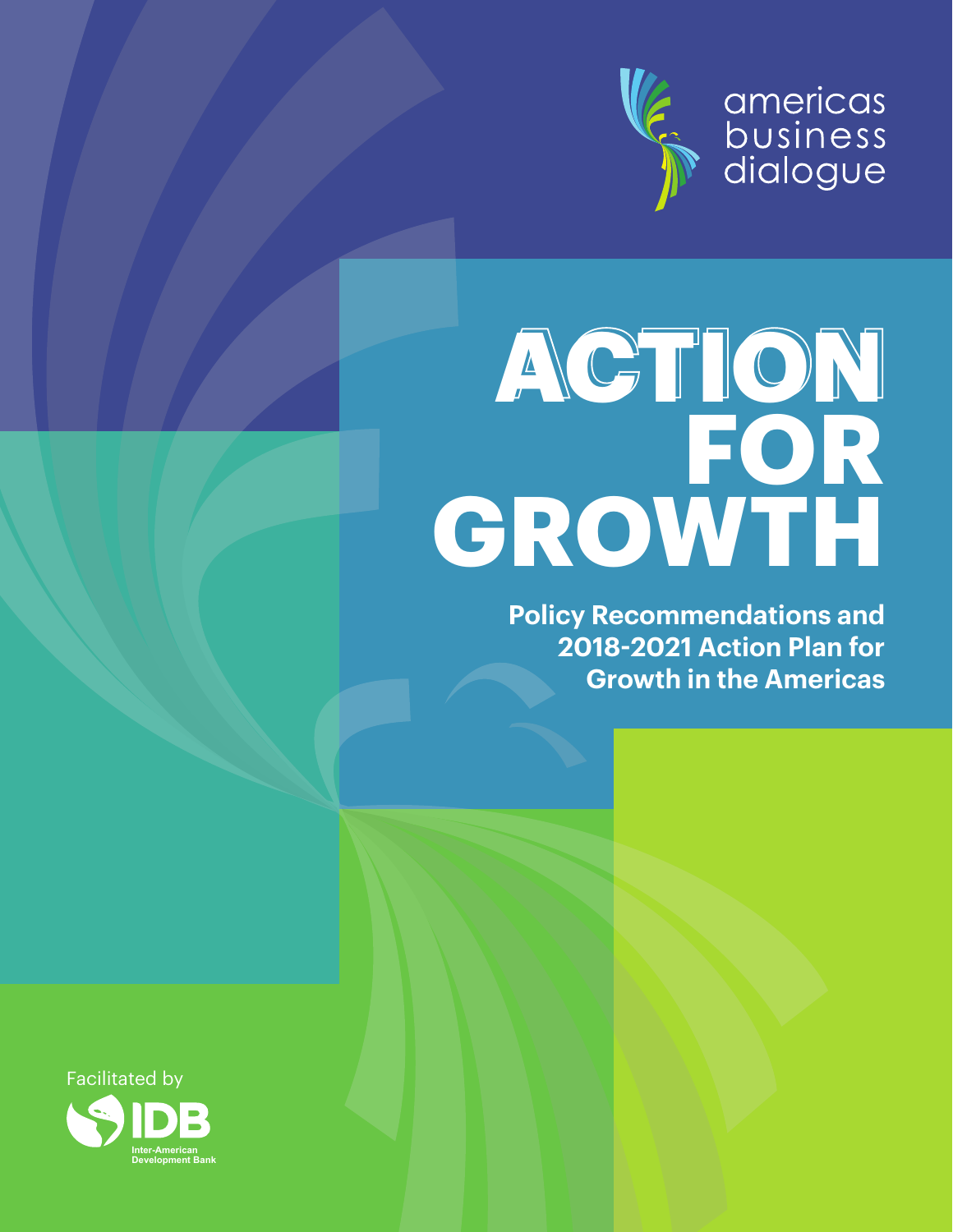Institutional capacity and transparency are key to the effective delivery of public services and to building a business climate that incentivizes investment and supports private sector development.<sup>18</sup> As governments and the private sector encourage growth in the region, the recommendations below provide suggestions on how to promote transparency

and corruption-free practices across multiple industries. The recommendations also address the issue of regulation, including regional coherence, and suggest how to ensure regulations both protect and effectively serve consumers.



| Address ultimate beneficial owners in accordance with international standards.                                                                                                                                                                                                                |
|-----------------------------------------------------------------------------------------------------------------------------------------------------------------------------------------------------------------------------------------------------------------------------------------------|
| Strengthen and modernize public procurement systems to ensure integrity,<br>transparency and competition along the different stages of the procurement<br>process, as well as throughout the entire lifecycle of the contractual relationship.                                                |
| Implement mechanisms to ensure legitimate, transparent and technically sound<br>regulations, and adopt administrative simplification plans.                                                                                                                                                   |
| Strengthen the mechanisms of open government, including transparency, citizen<br>participation and collaboration, and public integrity systems as a policy measure to<br>increase trust in government and democracy.                                                                          |
| Encourage the private sector to adopt comprehensive integrity mechanisms,<br>including codes of corporate conduct, accompanied by effective implementation<br>and periodic reviews of compliance plans.                                                                                       |
| Disclose corporate expenditures to the public sector, using leading practices in<br>expenditure disclosure, such as those implemented by the extractive sector.                                                                                                                               |
| Develop a mechanism for private sector and inter-government coordination on<br>regulatory cooperation projects that helps economies implement a shared set of<br>Good Regulatory Practices (GRPs), to develop competitive economies and support<br>participatory and transparent democracies. |
| Develop a certification in best practices for issuance of permits and make it available<br>via a Massively Open Online Course (MOOC) to any government and current or<br>prospective public servant who wishes to qualify, coordinated by a public-private-<br>multilateral partnership.      |

05  **| 13 | 11**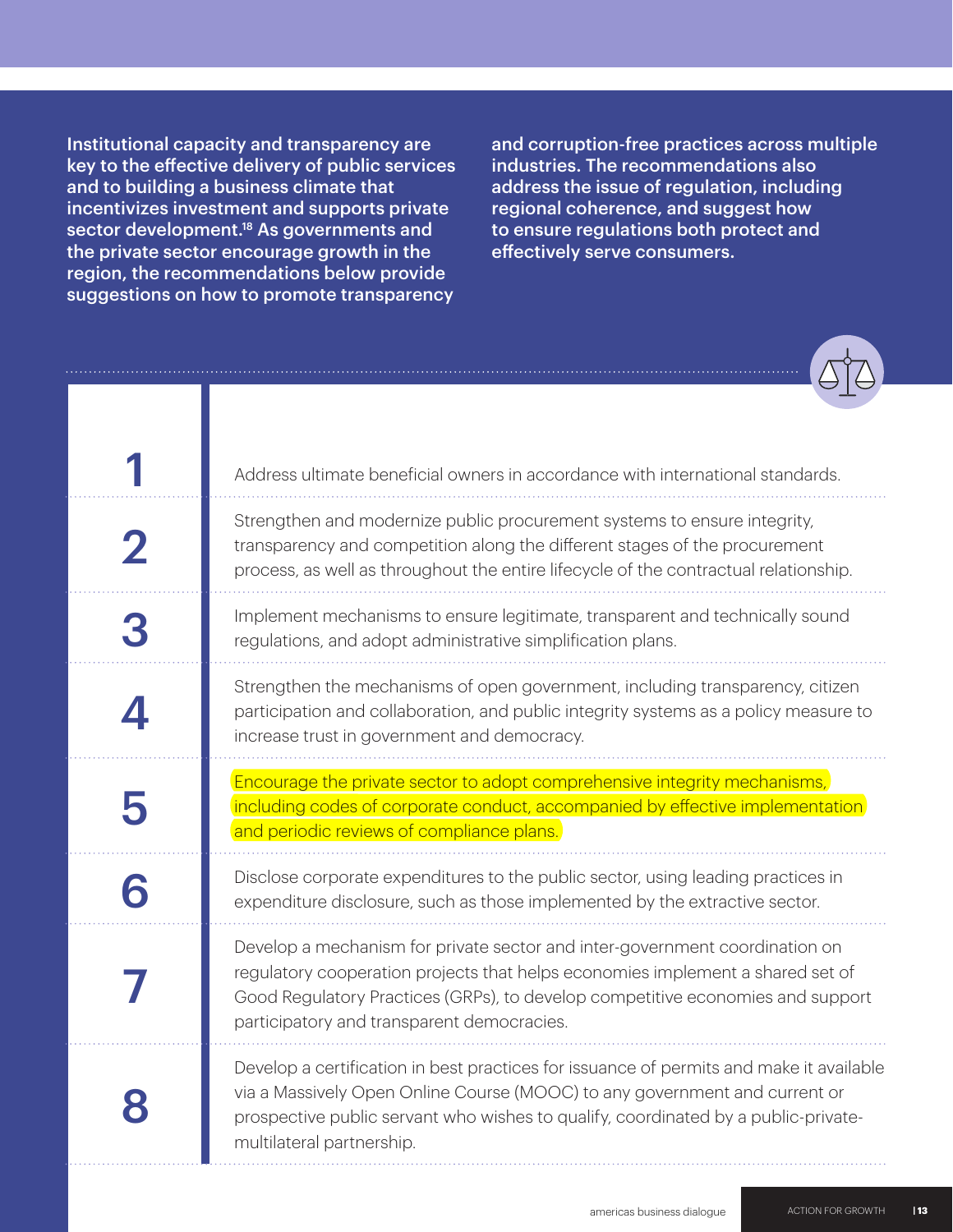**RECOMMENDATION #5 Encourage the private sector to adopt comprehensive integrity mechanisms, including codes of corporate conduct, accompanied by effective implementation and periodic review of compliance plans.** 

As the UN Office on Drugs and Crime guide to Anti-Corruption Ethics and Compliance Programme for Business highlights, it is not just increased cost, additional dependencies or missed business opportunities that make the case against corporate corruption, it is also the legal consequences and reputational harm that follows.<sup>61</sup>

Corporate governance not only organizes a system that rules the relationships between all corporate stakeholders, but also creates a framework to build transparency, business integrity and accountability.<sup>62</sup> The G20/OECD Principles of Corporate Governance identify the key building blocks for a sound corporate governance framework and offer practical guidance for their implementation.<sup>63</sup> As indicated by the OECD, "Good corporate governance is not an end in itself. It is a means to support economic efficiency, sustainable growth and financial stability. It facilitates companies' access to capital for long-term investment and helps ensure that shareholders and other stakeholders who contribute to the success of the corporation are treated fairly."64

Codes of ethics are a key element in this strategy. When drafting a code of corporate conduct, private sector entities should consider, among other topics, issues related to political contributions, conflicts of interest, and prohibiting irregular payments and gifts of any kind. The private sector in turn, should endeavor to promote and adhere to international transparency initiatives, such as the one proposed by the UN Global Compact and/or the business for rule of law framework.

**When drafting a code of corporate conduct,** *private sector entities should consider,* **among other topics, issues related to** political contributions, conflicts of interest, **and** prohibiting irregular payments and gifts of any kind.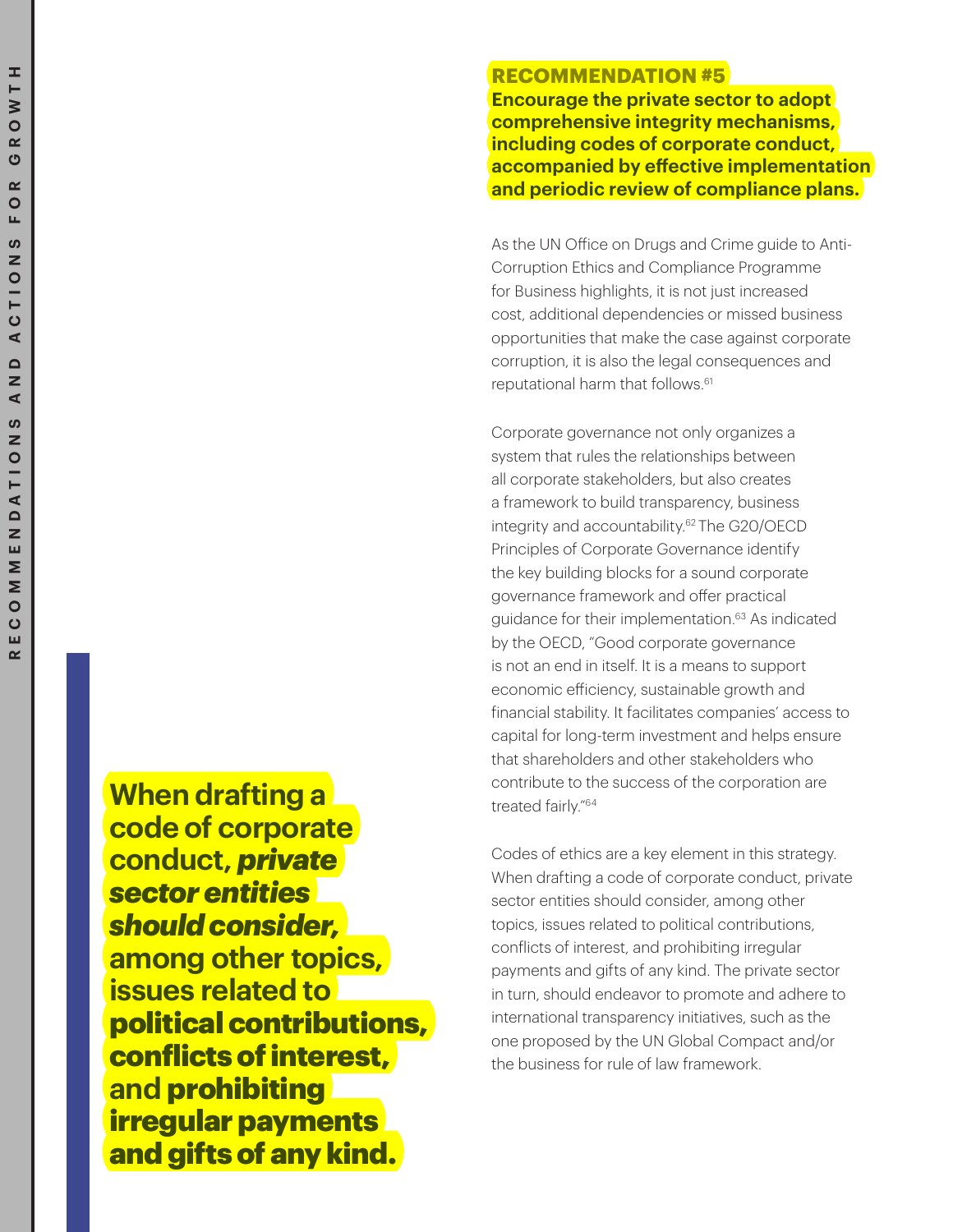

## CASE STUDY:

## APEC Code of Ethics Implementation

The Asia-Pacific Economic Cooperation (APEC) has two regional corporate code of ethics implementation initiatives under the umbrella of the Business Ethics for APEC SMEs Initiative, one for the medical device sector (representing over 13,000-member enterprises)<sup>65</sup> and the other for the biopharmaceutical industry sector (representing nearly 10,000-member enterprises).<sup>66</sup>

The objective of the medical device industry is to support the implementation of ethics codes that align with the APEC Kuala Lumpur Principles. The Kuala Lumpur Principles were drafted in 2011 and are designed to ensure "ethical interactions between medical technology companies."<sup>67</sup> There are a total of 29 medical device industry associations across the APEC region. When the initiative began in 2012, 12 of these associations had a code of ethics. In 2017 that number had risen to 26. $^{\rm 68}$ 

The objective of the biopharmaceutical industry initiative is similar, seeking to support the implementation of ethics codes that align with the APEC Mexico City Principles. These principles are a voluntary code of business ethics defined for the biopharmaceutical sector by an expert working group in 2011 and endorsed by APEC that same year.<sup>69</sup> In 2012, the initiative started a robust monitoring component reviewing a total of 66 biopharmaceutical sector industry associations in the APEC region and finding that 25 of these associations had a code of ethics. In 2017 that number had risen to 51.<sup>70</sup>

Both initiatives remain committed to the overall goal of 100% code of ethics adoption by biopharmaceutical and medical device industry associations in the region by 2020.<sup>71,72</sup>

Based on annual surveys on the code of ethics implementation, the key challenges of ongoing implementation are maintaining resources to support the code implementation and regular training on the codes. However, in 2016 and 2017, both industry initiatives reported 100% leadership commitment to ethics codes.<sup>73,74</sup>

To enhance the initiative's ability to assess how the members of these industry associations are implementing ethics codes, the initiative will launch a pilot in 2018 that surveys the association members directly about ethics code implementation.<sup>75,76</sup>

## **RECOMMENDATION #6**

**Disclose corporate expenditures to the public sector, using leading practices in expenditure disclosure, such as those implemented by the extractive sector.** 

To contribute to overall budgeting transparency and governmental accountability in the administration and allocation of public resources, the key sectors should report on all expenditures made to the public sector.

This includes the development of transparent policies and practices concerning the disclosure of private payments and public revenues arising from the extractive industries ("taxes, fees, royalties, bonuses and other financial transactions")77 to prevent corruption and foster an "open, participatory and transparent budget allocation process at the national and local levels."78 Transparency